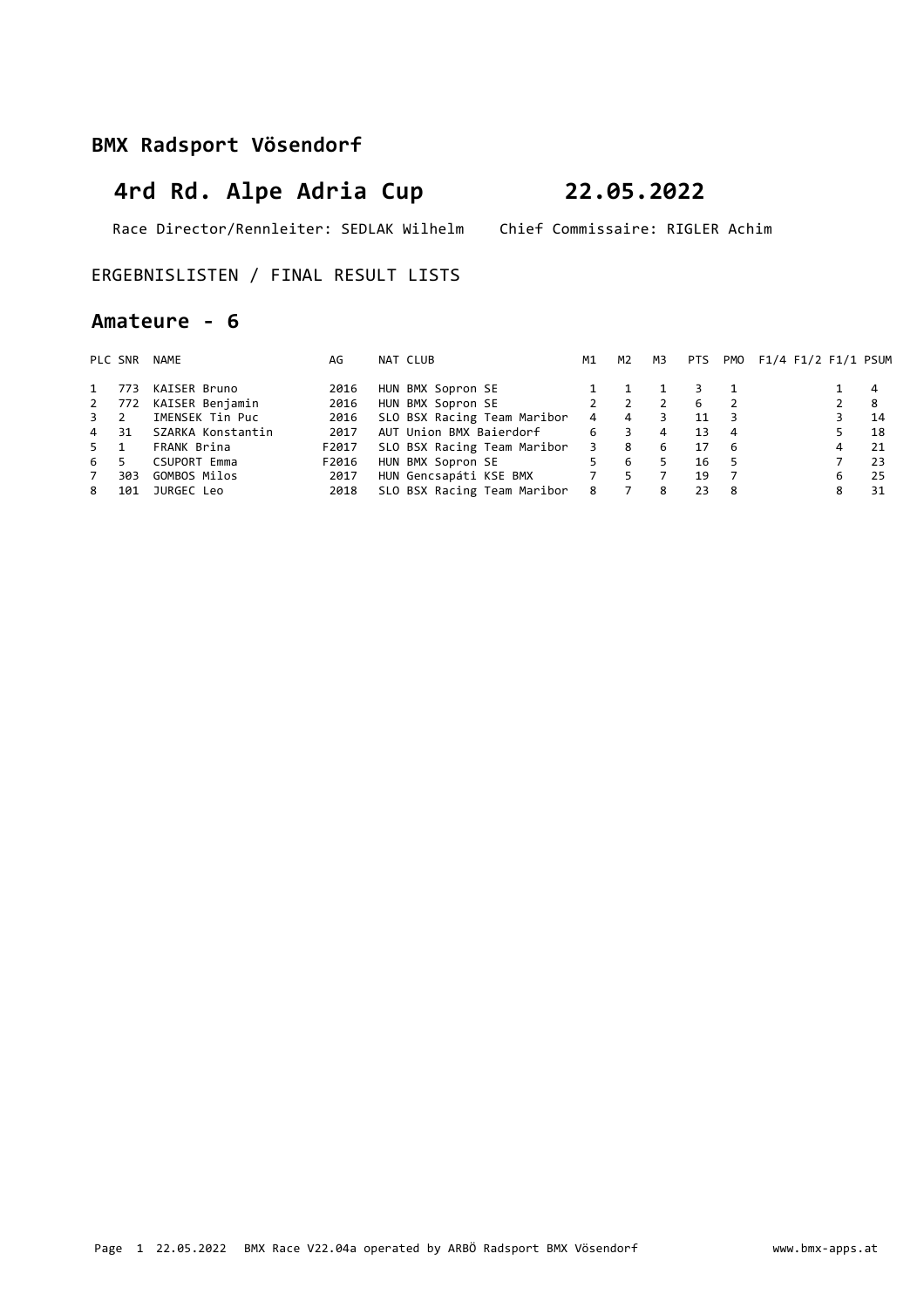Race Director/Rennleiter: SEDLAK Wilhelm Chief Commissaire: RIGLER Achim

### ERGEBNISLISTEN / FINAL RESULT LISTS

### **Amateure 7 - 8**

|      |       | PLC SNR NAME      | AG    | NAT CLUB                                        |  |        | M1 M2 M3 PTS PMO F1/4 F1/2 F1/1 PSUM |       |      |
|------|-------|-------------------|-------|-------------------------------------------------|--|--------|--------------------------------------|-------|------|
|      |       | 1 3 GERICKE Nolan | 2014  | AUT ARBÖ Radsport BMX Vösendo 1   1   2   4   1 |  |        |                                      | 4 8   |      |
|      | 2 777 | JURGEC Nik        |       | 2015 SLO BSX Racing Team Maribor 4 3 1 8 3      |  |        |                                      | 1 9   |      |
|      |       | 3 1 MÜLLER Luca   |       | 2015 AUT ARBÖ Radsport BMX Vösendo 2 2 3 7 2    |  |        |                                      | $2^9$ |      |
|      | 4 7   | FLADL Alexander   | 2014  |                                                 |  | 4 13 4 |                                      |       | - 16 |
| 5 44 |       | SCHWARZ Greta     | F2014 |                                                 |  | 13 5   |                                      |       | - 18 |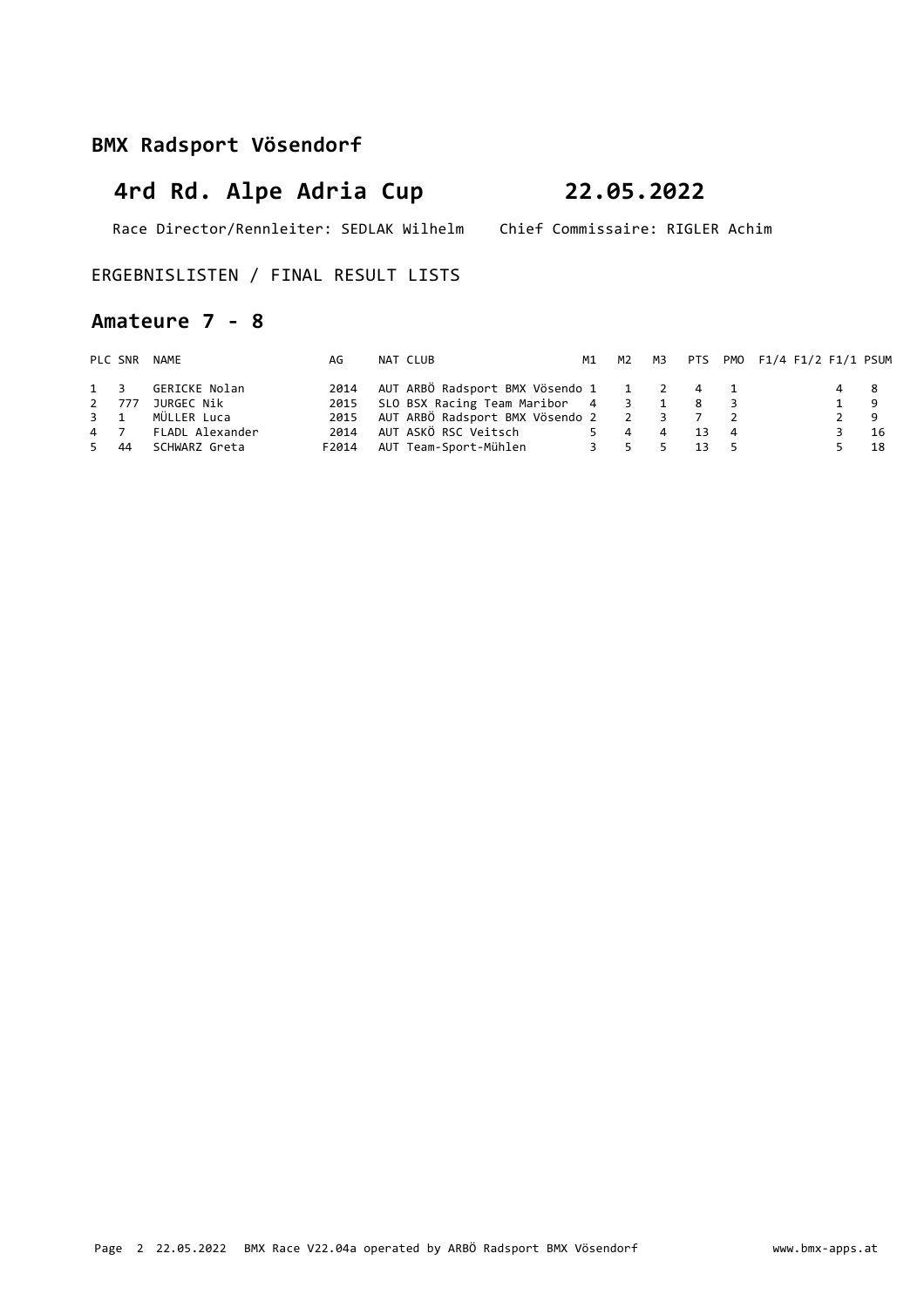# **4rd Rd. Alpe Adria Cup 22.05.2022**

Race Director/Rennleiter: SEDLAK Wilhelm Chief Commissaire: RIGLER Achim

ERGEBNISLISTEN / FINAL RESULT LISTS

## **Amateure 9 - 10, Amateure 11+**

|           | PLC SNR | NAME             | AG    | NAT CLUB                                | M1  | M2 M3          |                |    |     | PTS PMO F1/4 F1/2 F1/1 PSUM |             |      |
|-----------|---------|------------------|-------|-----------------------------------------|-----|----------------|----------------|----|-----|-----------------------------|-------------|------|
| 1 28      |         | HOFMANN Sandro   | 2007  | AUT ARBÖ Radsport BMX Vösendo 1 1 1 3 1 |     |                |                |    |     |                             | 1 4         |      |
| $2 \t 23$ |         | HOFMANN Nico     | 2007  | AUT ARBÖ Radsport BMX Vösendo 2 2 2 6 2 |     |                |                |    |     |                             | $2 \quad 8$ |      |
| 3 76      |         | KUHAR Gaber      | 2011  | SLO KD Rajd Ljubljana 3 5 3             |     |                |                | 11 |     |                             |             | - 14 |
| 4 26      |         | HEINRIH Ana      | F2010 | SLO BSX Racing Team Maribor 6 3         |     |                | $\overline{4}$ | 13 | 4   |                             | 4           | 17   |
| 5 8       |         | PODOLAN Benedikt | 2013  | AUT ASKÖ RSC Veitsch                    | 5.  | $\overline{4}$ |                | 14 | - 5 |                             |             | 19   |
| 6 50      |         | SCHWARZ Leo      | 2013  | AUT Team-Sport-Mühlen                   | 4 6 |                | <b>DNF</b>     | 16 | - 6 |                             |             | -22  |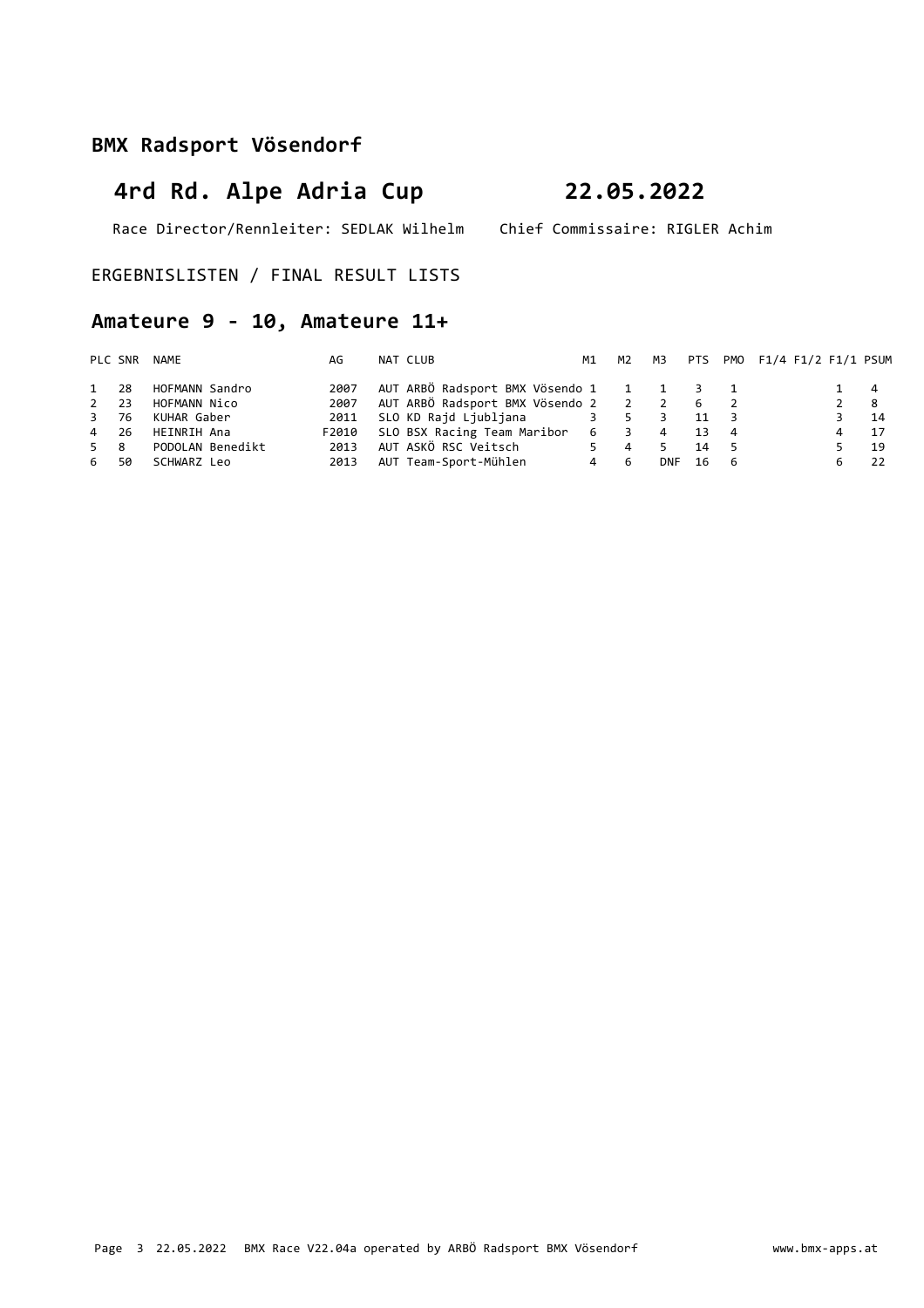# **4rd Rd. Alpe Adria Cup 22.05.2022**

Race Director/Rennleiter: SEDLAK Wilhelm Chief Commissaire: RIGLER Achim

ERGEBNISLISTEN / FINAL RESULT LISTS

### **Cruiser - 29**

|                  | PLC SNR | NAME                | AG    | NAT CLUB                              | M1 |     | M2 | M3       | <b>PTS</b>      |                | PMO F1/4 F1/2 F1/1 PSUM |                |     |
|------------------|---------|---------------------|-------|---------------------------------------|----|-----|----|----------|-----------------|----------------|-------------------------|----------------|-----|
| 1                | 02      | GEIßBÜCHLER Lukas   | 2004  | AUT ARBÖ Radsport BMX Vösendo 1 1 1 3 |    |     |    |          |                 |                |                         |                | 4   |
| $2^{\circ}$      | 03      | KOGLER Lukas        | 2005  | AUT Team-Sport-Mühlen 2 2 2           |    |     |    |          | - 6             | $\overline{2}$ |                         | $\overline{2}$ | - 8 |
|                  |         | 3 556 CSUPORT Ádám  | 2009  | HUN BMX Sopron SE 3 3                 |    |     |    | 3        | 9               |                |                         | 4              | 13  |
| 4 F1             |         | GEIßBÜCHLER Lisa    | F2002 | AUT ARBÖ Radsport BMX Vösendo 4 4 4   |    |     |    |          | 12 <sup>2</sup> | $\overline{4}$ |                         |                | -15 |
| 5 F <sub>2</sub> |         | LERNER Julia        | F2000 | AUT ASKÖ RSC Veitsch                  |    | 5 5 |    |          | 15              |                |                         |                | 20  |
| 6 F3             |         | SMERITSCHNIG Chiara | F1999 | AUT Team Sport Mühlen                 |    | 6 6 |    | 6        | 18              | - 6            |                         | 6              | 24  |
| 7                | F5      | RAREJ Judith        | F2006 | AUT Team-Sport-Mühlen 7 7             |    |     |    |          | 21              |                |                         |                | 28  |
| 8 F4             |         | SAUER Burgi         | F2003 | AUT ARBÖ Radsport BMX Vösendo DNF DNF |    |     |    | DNF 24 8 |                 |                |                         | <b>DNF</b>     | 32  |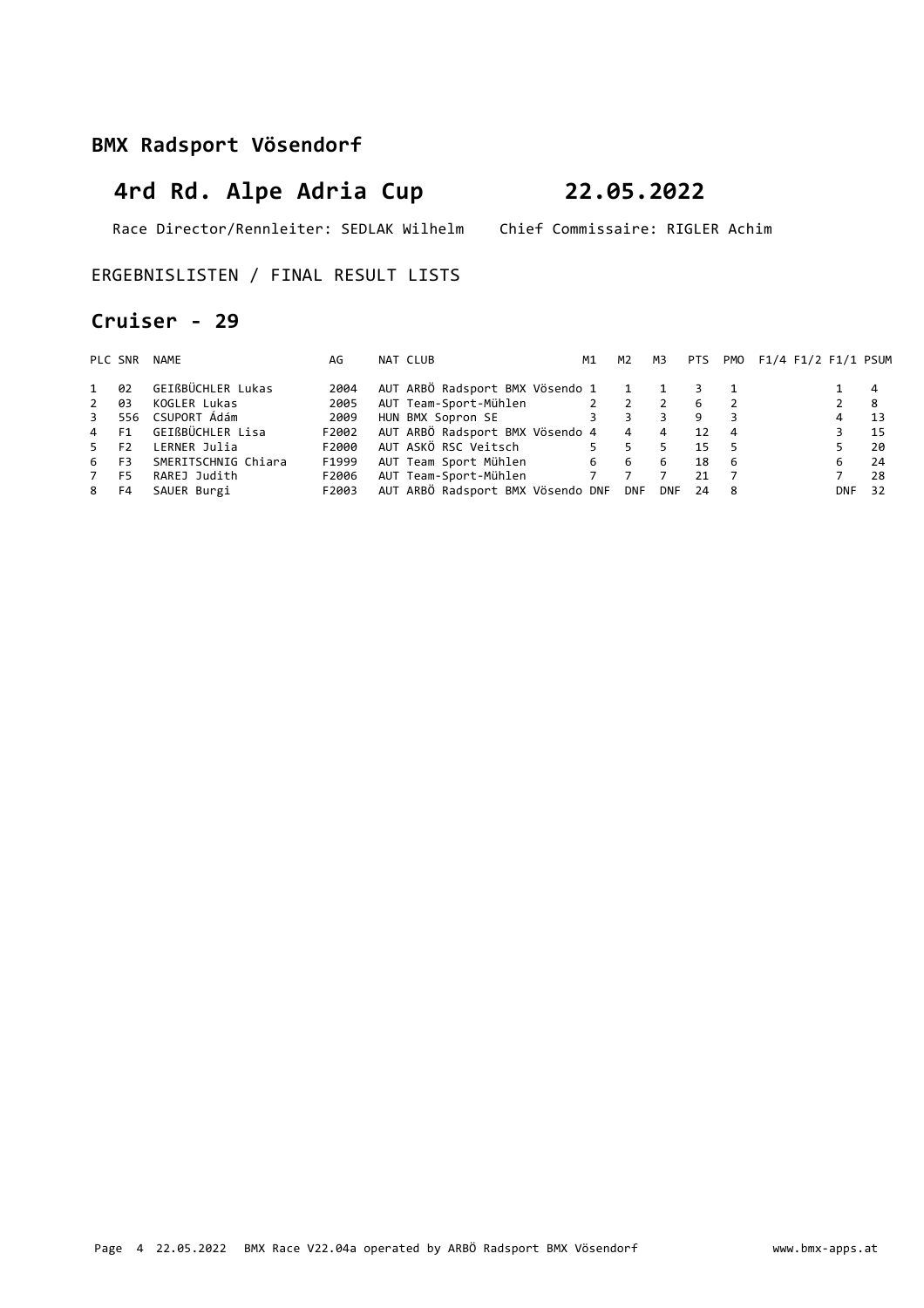# **4rd Rd. Alpe Adria Cup 22.05.2022**

Race Director/Rennleiter: SEDLAK Wilhelm Chief Commissaire: RIGLER Achim

### ERGEBNISLISTEN / FINAL RESULT LISTS

### **Cruiser 30+**

|                | PLC SNR | NAME                    | AG   | NAT CLUB                            | M1             | M2             | мз | PTS |                | PMO F1/4 F1/2 F1/1 PSUM |   |      |
|----------------|---------|-------------------------|------|-------------------------------------|----------------|----------------|----|-----|----------------|-------------------------|---|------|
| $\mathbf{1}$   | 507     | SZÜCS Péter             | 1978 | HUN AKE BMX Racing Team Hódme 2 1 1 |                |                |    | 4   |                |                         |   | - 5  |
| $\overline{2}$ | 888     | BERTALAN Roland         | 1992 | HUN Gencsapáti KSE BMX 1 7          |                |                | 2  | 10  | 2              |                         |   | - 12 |
| 3 4            |         | DERLER Christoph        | 1975 | AUT Union BMX Baierdorf             | $3^{\circ}$    | $\overline{4}$ | 4  | 11  | $\overline{4}$ |                         |   | 14   |
| 4 75           |         | PALČNIK Gregor          | 1975 | SLO BSX Racing Team Maribor         | $\overline{4}$ | 3              |    | 10  | -3             |                         |   | 15   |
| 5 3            |         | SCHIEFER Johann         | 1971 | AUT Team-Sport-Mühlen               | $5 -$          | $\overline{2}$ |    | 12  | - 5            |                         | 4 | 16   |
| 6 11           |         | VALENCIA GONZALEZ Carlo | 1986 | SLO BSX Racing Team Maribor         | 6              | 5.             |    | 18  | -6             |                         |   | 25   |
| 7              | -6      | KORNBERGER Johann       | 1964 | AUT Union BMX Baierdorf             | $7^{\circ}$    | -6             | 6  | 19  |                |                         | 8 | 27   |
| 8              | 264     | DERENČIN Tomaz          | 1975 | SLO KD Rajd Ljubljana               | 8              | 8              | 8  | 24  | - 8            |                         | 6 | 30   |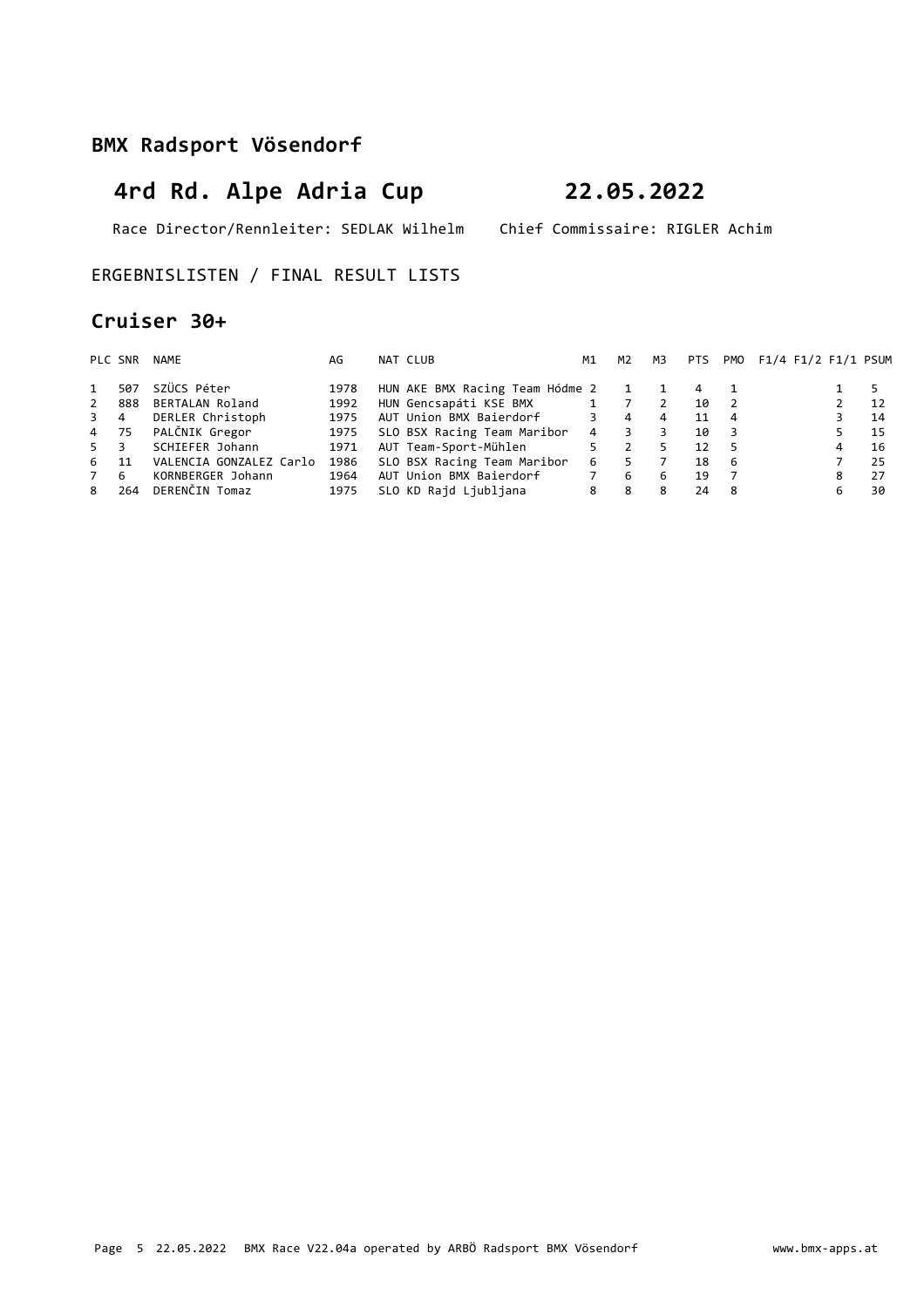Race Director/Rennleiter: SEDLAK Wilhelm Chief Commissaire: RIGLER Achim

### ERGEBNISLISTEN / FINAL RESULT LISTS

## **Boys - 8**

|      | PLC SNR | NAME               | AG    | NAT CLUB                    | M1             | M2  | мз |    |     | PTS PMO F1/4 F1/2 F1/1 PSUM |                  |      |
|------|---------|--------------------|-------|-----------------------------|----------------|-----|----|----|-----|-----------------------------|------------------|------|
| 1 69 |         | GOMBOS Bors        | 2015  | HUN Gencsapáti KSE BMX      |                |     |    | 4  |     |                             | 1 5              |      |
|      | 2 739   | RÉCZEG Bence       | 2014  | HUN BMX Sopron SE           |                |     |    | 5. |     |                             | $2 \overline{7}$ |      |
| 3 7  |         | MOSER Nico         | 2015  | AUT Team-Sport-Mühlen       | $\overline{3}$ |     |    | 9  |     |                             |                  | 12   |
|      |         | 4 258 TÁP Gergö    | 2016  | HUN BMX Sopron SE           |                | 4 4 | 4  | 12 | -4  |                             | 4                | - 16 |
| 5 1  |         | FRANK Tija         | F2014 | SLO BSX Racing Team Maribor | 5.             | 5   |    | 15 | - 5 |                             |                  | - 20 |
| 66   |         | <b>FANDLER Max</b> | 2015  | AUT Union BMX Baierdorf     |                | 6 6 | -6 | 18 | - 6 |                             |                  | -24  |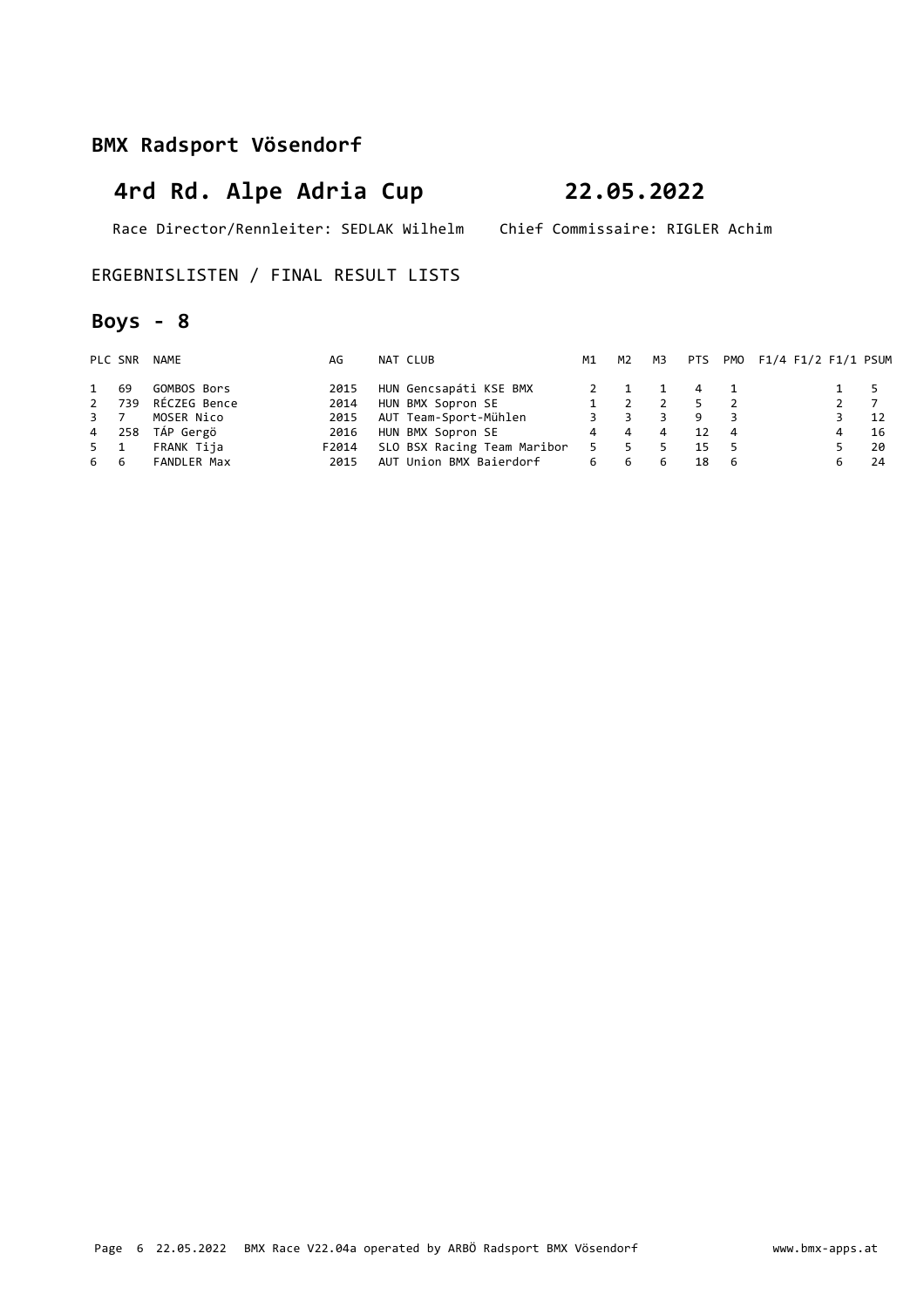Race Director/Rennleiter: SEDLAK Wilhelm Chief Commissaire: RIGLER Achim

ERGEBNISLISTEN / FINAL RESULT LISTS

## **Boys 9 - 10**

|                | PLC SNR | NAME                    | AG    | NAT CLUB                                                 | М1             | M2             | M3            | PTS |    | PMO F1/4 F1/2 F1/1 PSUM |
|----------------|---------|-------------------------|-------|----------------------------------------------------------|----------------|----------------|---------------|-----|----|-------------------------|
| 1              | 114     | NANUT Maj               | 2012  | SLO KD Rajd Ljubljana                                    |                |                |               |     |    |                         |
|                | 2 910   | KOCSIS Bendegúz         | 2012  | HUN Gencsapáti KSE BMX                                   | 2 1            |                |               | 4   |    |                         |
| 3 20           |         | GOMBOS Misa             | 2013  | HUN Gencsapáti KSE BMX                                   | 3              | 3              |               | 8   |    |                         |
| 4 26           |         | HEINRIH Oto             | 2013  | SLO BSX Racing Team Maribor                              |                | $\mathcal{L}$  | 4             |     |    | 4                       |
| 5 <sub>2</sub> |         | PEĆANAC Nik             | 2012  | SLO BSX Racing Team Maribor                              |                | 4 2            |               | 9   | 6  |                         |
|                |         | 6 445 ZELENYÁNSZKY Áron | 2012  | HUN BMX Sopron SE                                        | 5              | 3              |               | 11  |    | 6                       |
| 7              | 77      | HERIC Neja              | F2012 | SLO KD Rajd Ljubljana                                    | $3^{\circ}$    | 5.             | 4             | 12  | -8 |                         |
| 8 67           |         |                         |       | VALENCIA PAVLIČ Bor Sam 2012 SLO BSX Racing Team Maribor | $\overline{2}$ | $\overline{4}$ | $\mathcal{P}$ | 8   |    |                         |
| 9              | 12      | DERLER David            | 2012  | AUT Union BMX Baierdorf                                  | 4              | $\overline{a}$ |               | 13  | 9  |                         |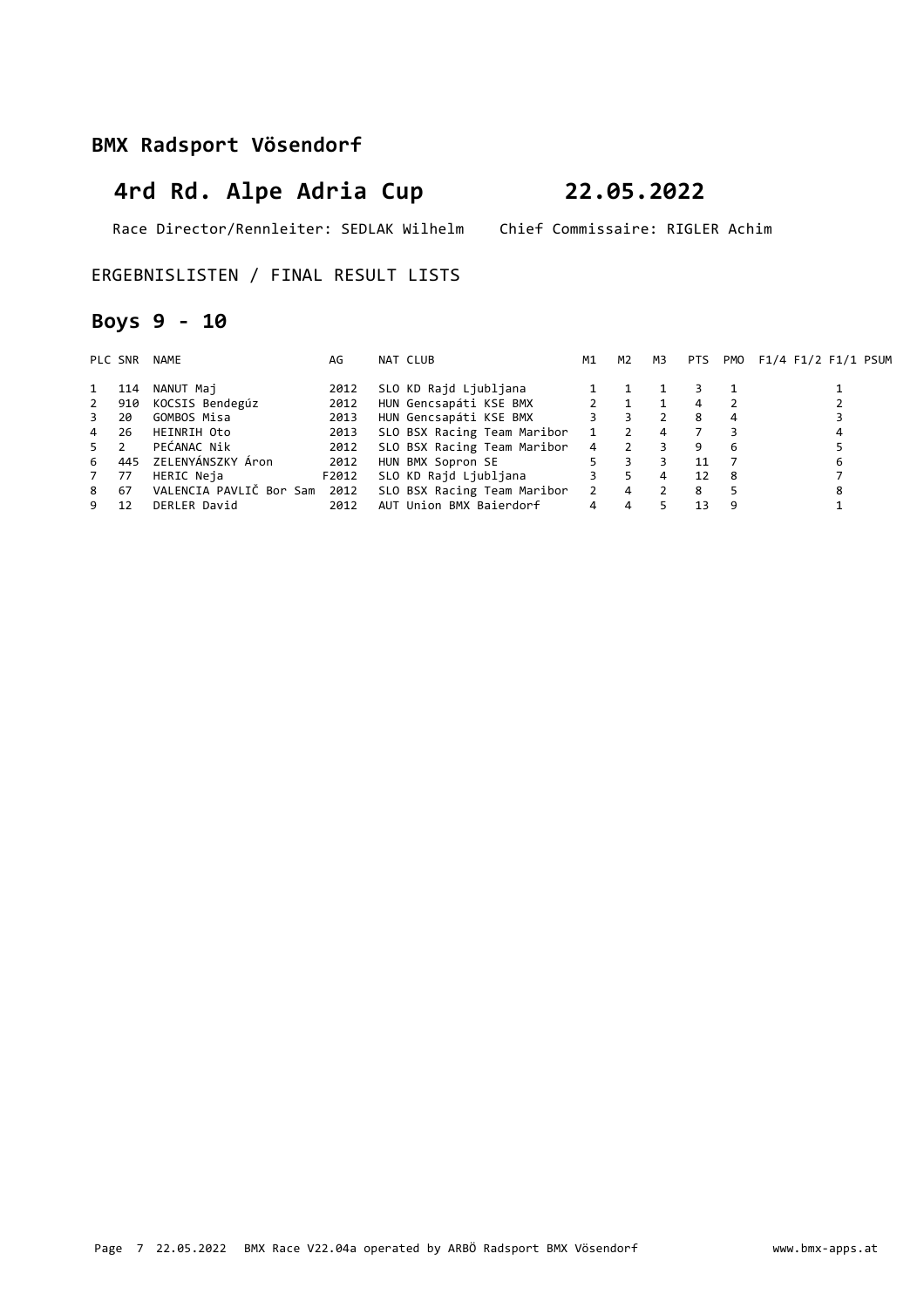# **4rd Rd. Alpe Adria Cup 22.05.2022**

Race Director/Rennleiter: SEDLAK Wilhelm Chief Commissaire: RIGLER Achim

### ERGEBNISLISTEN / FINAL RESULT LISTS

## **Boys 11 - 12**

|             | PLC SNR | <b>NAME</b>             | AG   | NAT CLUB                          | M1             | M <sub>2</sub> | M3             | PTS. | PMO | F1/4 F1/2 F1/1 PSUM |
|-------------|---------|-------------------------|------|-----------------------------------|----------------|----------------|----------------|------|-----|---------------------|
|             | 4       | HOHENGASSNER Sandro     | 2010 | AUT Union BMX Baierdorf           |                |                |                | 3    |     |                     |
| $2^{\circ}$ | 14      | PEĆANAC Tim             | 2010 | SLO BSX Racing Team Maribor 2 1 1 |                |                |                | 4    |     |                     |
| 3           | 357     | GOSTENČNIK Tine         | 2011 | SLO BSX Racing Team Maribor 3 4 2 |                |                |                | 9    |     |                     |
| 4           | 03      | STÖCKL Tim              | 2011 | AUT ARBÖ Radsport BMX Vösendo 3   |                | 2 2 7          |                |      |     |                     |
| 5           | 02      | KARTUSCH Finn           | 2011 | AUT ARBÖ Radsport BMX Vösendo 1   |                | 5 <sup>1</sup> | $\overline{3}$ | 9    | 5.  |                     |
| 6           | 88      | REGENT Rok              | 2010 | SLO BSX Racing Team Maribor       |                | $2 \t 3$       | 5              | 10   |     |                     |
| $7^{\circ}$ | 839     | PREŠEREN Arne           | 2010 | SLO KD Rajd Ljubljana             | $\overline{4}$ | $\overline{3}$ | 3              | 10   | 6   |                     |
| 8           | 011     | WONISCH Markus          | 2011 | AUT ASKÖ RSC Veitsch              | $\overline{4}$ | $\overline{4}$ | $\overline{4}$ | 12   | 8   |                     |
| 9           | 10      | VALENCIA PAVLIČ Maj Ind | 2010 | SLO BSX Racing Team Maribor       | $6 \quad$      | $5 -$          | $\overline{4}$ | 15   | 10  |                     |
|             | 10 013  | <b>FANDLER Leo</b>      | 2011 | AUT Union BMX Baierdorf           | $5^{\circ}$    | $\overline{2}$ | 6              | 13   | 9   |                     |
| 11 55       |         | VÖRÖS Zalán             | 2010 | HUN Gencsapáti KSE BMX            | 5              | $\overline{7}$ | 5.             | 17   | 11  |                     |
| 12 5        |         | BRAČKO Matevž           | 2010 | SLO BSX Racing Team Maribor       |                | $7\quad 6$     | $7^{\circ}$    | 20   | 13  |                     |
|             | 13 778  | RÉV Olivér              | 2010 | HUN BMX Sopron SE                 | 6              | 6              | 6              | 18   | 12  |                     |
|             | 14 555  | MÉSZÁROS Maxim          | 2011 | HUN BMX Sopron SE                 | 8              | 8              |                | 23   | 15  |                     |
|             | 15 733  | SZINCSÁK Dávid          | 2010 | HUN BMX Sopron SE                 |                |                | 8              | 22   | 14  |                     |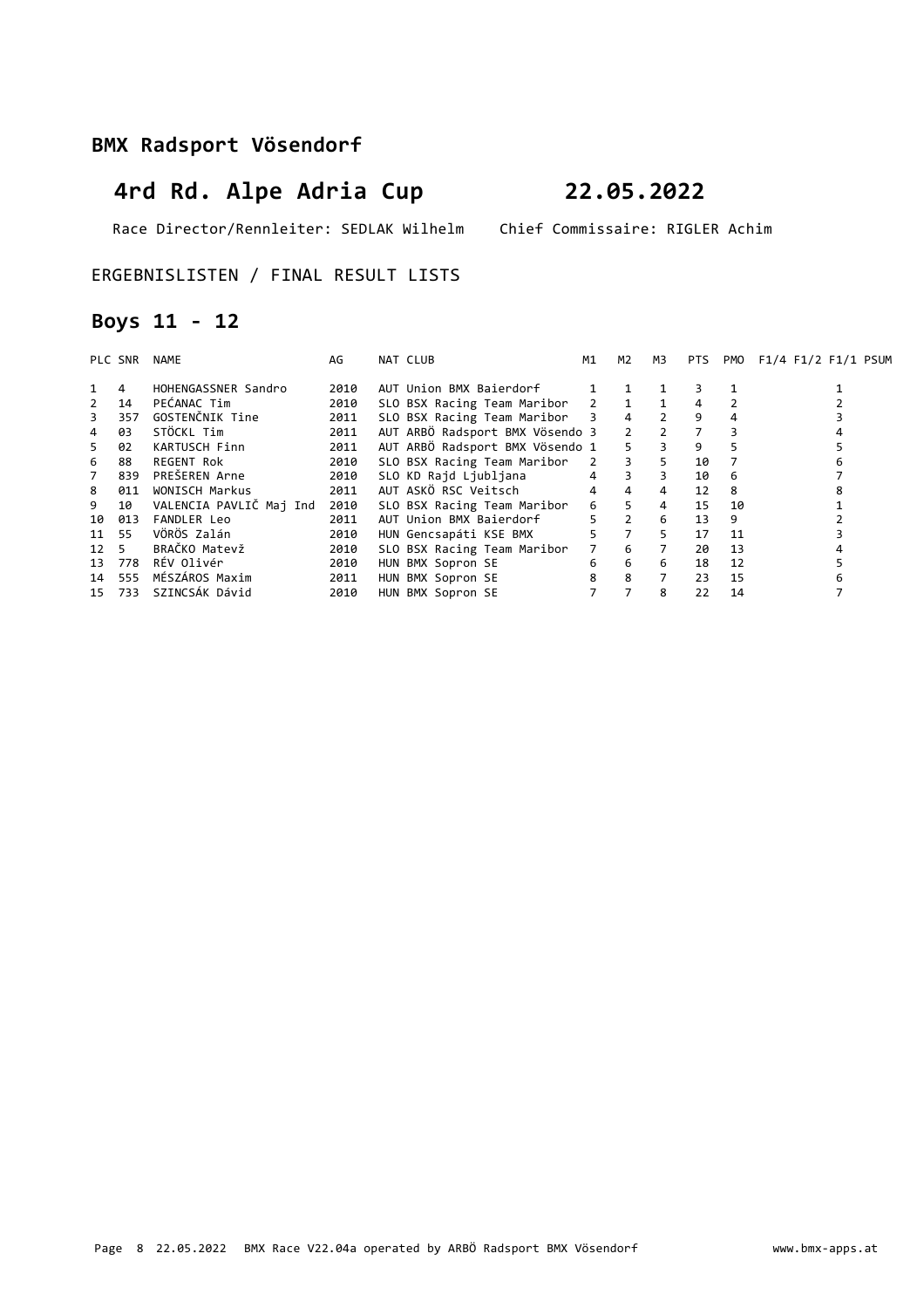# **4rd Rd. Alpe Adria Cup 22.05.2022**

Race Director/Rennleiter: SEDLAK Wilhelm Chief Commissaire: RIGLER Achim

### ERGEBNISLISTEN / FINAL RESULT LISTS

## **Boys 13 - 14**

|             | PLC SNR | NAME               | AG    | NAT CLUB                        | M1             | M <sub>2</sub> | мз | <b>PTS</b> |    | PMO F1/4 F1/2 F1/1 PSUM |
|-------------|---------|--------------------|-------|---------------------------------|----------------|----------------|----|------------|----|-------------------------|
| $1 \quad 1$ |         | WAGNER Valentin    | 2008  | AUT ARBÖ Radsport BMX Vösendo 1 |                | $\mathbf{1}$   |    | 3.         |    |                         |
| 2           | 153     | KISS Barnabás      | 2008  | HUN Gencsapáti KSE BMX          |                | $2 \quad 1$    |    | 5.         |    |                         |
| 3           | 4       | RAREJ David        | 2008  | AUT Team-Sport-Mühlen           | $\overline{4}$ | $\overline{2}$ | 3  | 9          |    |                         |
| 4           | 556     | CSUPORT Adám       | 2009  | HUN BMX Sopron SE               | 3              | 3              |    |            |    |                         |
| 5.          | 554     | KREISZ Kristóf     | 2009  | HUN BMX Sopron SE               |                | 2              | 5. | 8          | 4  |                         |
| 6           | 277     | RUI Samsa Paco     | 2009  | SLO KD Rajd Ljubljana           | 3              | 3              | 4  | 10         |    | 6                       |
| 7           | 502     | SZÜCS Csanád       | 2009  | HUN AKE BMX Racing Team Hódme 2 |                | $\overline{4}$ | 3  | 9          | 6  |                         |
| 8           | 303     | KUHAR Jure         | 2009  | SLO KD Rajd Ljubljana           | 5              | 4              |    | 11         | 8  | 8                       |
| 9           | 724     | HORVÁTH Sára       | F2007 | HUN BMX Sopron SE               | 6              | 5              | 4  | 15         | 9  |                         |
| 10          | 09      | <b>ESSER Lukas</b> | 2009  | AUT Team-Sport-Mühlen           | $\overline{4}$ | 5              | 6  | 15         | 10 |                         |
| 11 14       |         | PREŠEREN Mila      | F2008 | SLO KD Rajd Ljubljana           | 5              | 6              | 5. | 16         | 11 |                         |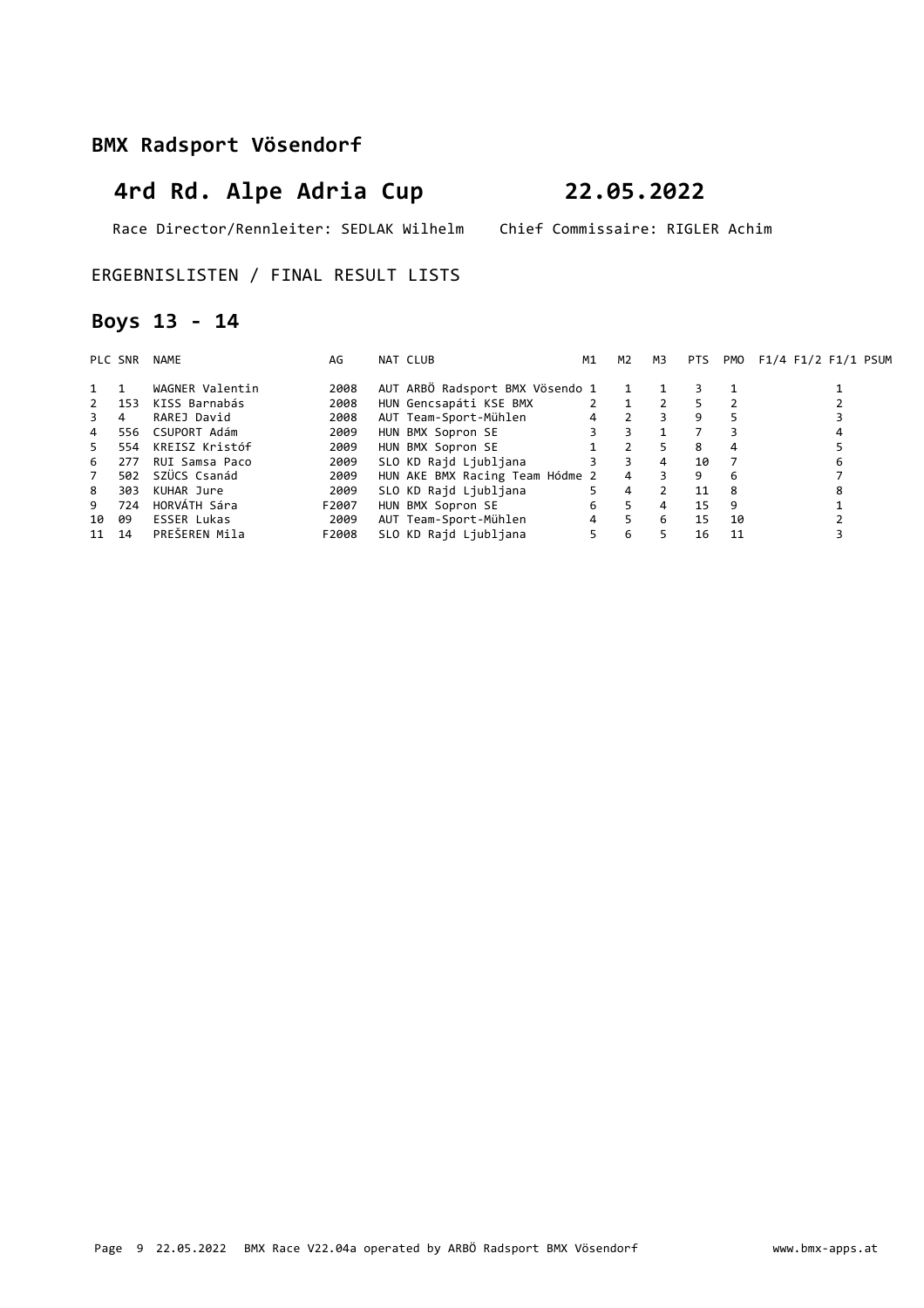# **4rd Rd. Alpe Adria Cup 22.05.2022**

Race Director/Rennleiter: SEDLAK Wilhelm Chief Commissaire: RIGLER Achim

ERGEBNISLISTEN / FINAL RESULT LISTS

## **Boys 15 - 16, Women 17+**

|                | PLC SNR | NAME             | AG    | NAT CLUB                        | M1             | M2           | M3             | <b>PTS</b> | PMO | F1/4 F1/2 F1/1 PSUM |
|----------------|---------|------------------|-------|---------------------------------|----------------|--------------|----------------|------------|-----|---------------------|
| 1 5            |         | KOUDELKA Mathias | 2006  | AUT ASKÖ RSC Veitsch            |                |              |                | 6          |     |                     |
| $2^{\circ}$    | 3       | GÖSSL Nico       | 2006  | AUT ARBÖ Radsport BMX Vösendo 3 |                | $\mathbf{1}$ |                | 5.         |     |                     |
| $3^{\circ}$    | 21      | PALČNIK Gaj      | 2007  | SLO BSX Racing Team Maribor     | 1              | $\mathbf{1}$ | $\overline{4}$ | 6          |     |                     |
| $\overline{4}$ | 44      | MÁTICS Zétény    | 2007  | HUN Rendeki BMX-Cross SE        | $\overline{2}$ | 3            | C              |            |     |                     |
| 5              | 11      | DERENČIN Filip   | 2006  | SLO KD Rajd Ljubljana           | $\overline{4}$ | 4            |                | 10         | -6  |                     |
| 6              | 38      | ZSOLDOS Péter    | 2006  | HUN Gencsapáti KSE BMX          |                | 3            |                | 10         |     | 6                   |
| 7              | 155     | CZISZTLER Dániel | 2007  | HUN BMX Sopron SE               |                |              |                | 8          |     |                     |
| 8              | 929     | KREISZ Krisztina | F2003 | HUN BMX Sopron SE               |                | 5.           |                | 11         | 8   |                     |
| 9              | 511     | CZISZTLER Hanna  | F2005 | HUN BMX Sopron SE               |                | 5.           |                | 15         | 10  |                     |
| 10             | 567     | PETHÖ Marcell    | 2007  | HUN BMX Sopron SE               | 4              | 4            |                | 12         | 9   |                     |